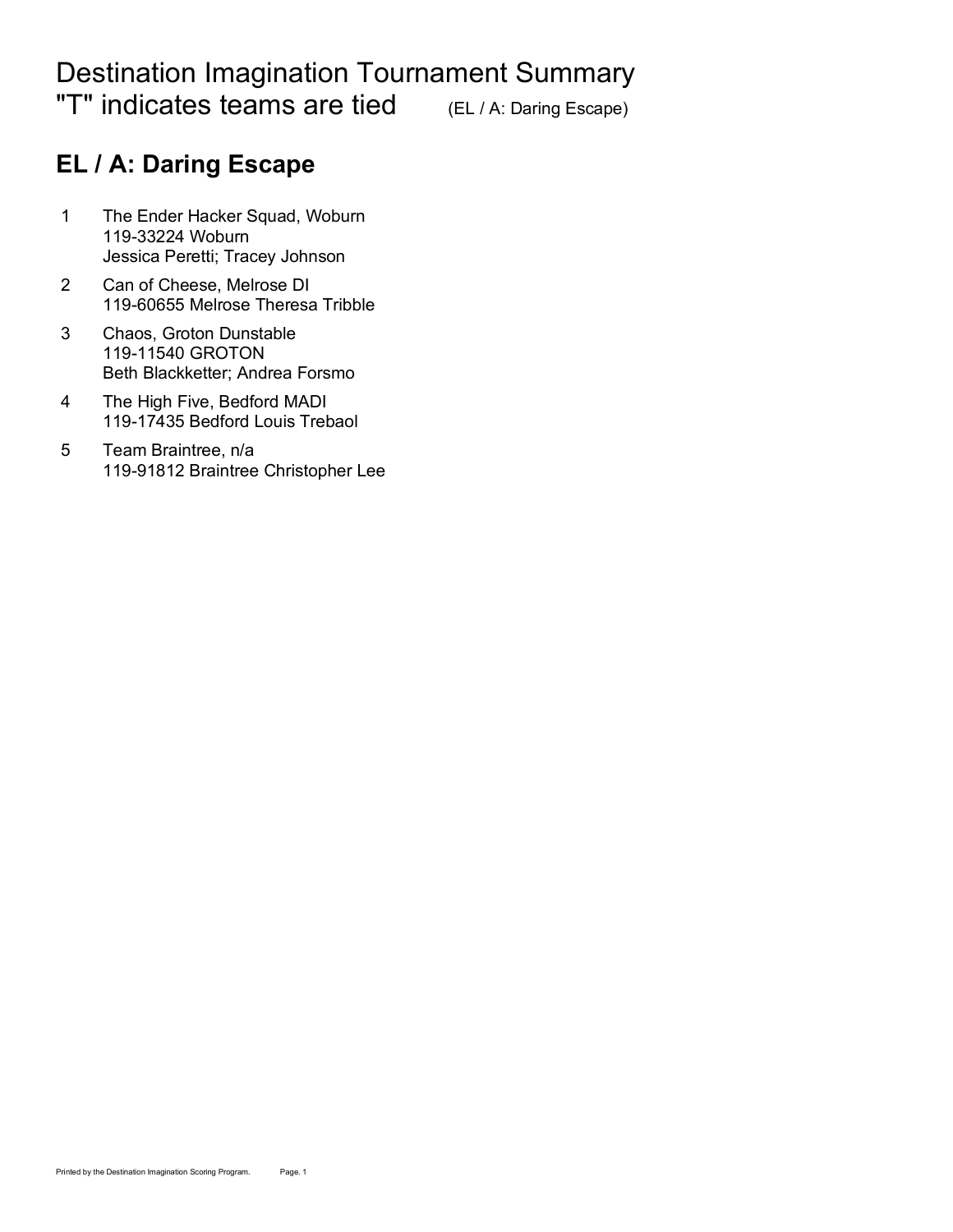#### Destination Imagination Tournament Summary "T" indicates teams are tied (ML / A: Daring Escape) **ML / A: Daring Escape**

Deduct RwDevsRwHzrds RwStory Rw.TCE RwInst

- 1 O Rise DI-Vine Escape Masters, Challenge Me, Ir 119-68257 Andover, MA Xiaopei Chen
- 2 The M&Ms;, Town of Lexington 119-5100 Lexington Aushee Khamesra
- 3 Challenge Me, Inc. 119-79765 Andover Tammy Kayata
- 4 Kennedy Middle School-blue 119-93129 Natick Karin Cloutier
- 5 Anchors Away, Grafton DI 119-18181 Grafton Shane Miner; Jaclyn Keenan
- 6 Big Bean, Town of Lexington 119-92912 Lexington Ashley Waring
- 7 Joe's BBQ and Foot Massage, North Andover 119-53988 North Andover Heather Abourjaily
- 8 Infinity Cubed, Town of Lexington 119-44547 Lexington Peixian Chen
- 9 Newton Figs, Boston Suburbs DI 119-52019 Newton Ryan McGlothlin; David Southiere
- 10 Shrewsbury RAPtors, Shrewsbury Public Schools 119-11206 Shrewsbury Sivashankar Sivakollundu
- 11 Hostile Meatloaf, Townsend DI 119-28990 Townsend Lydia Booth
- 12 Challenge Me, Inc. 119-25603 Andover Stacie Harris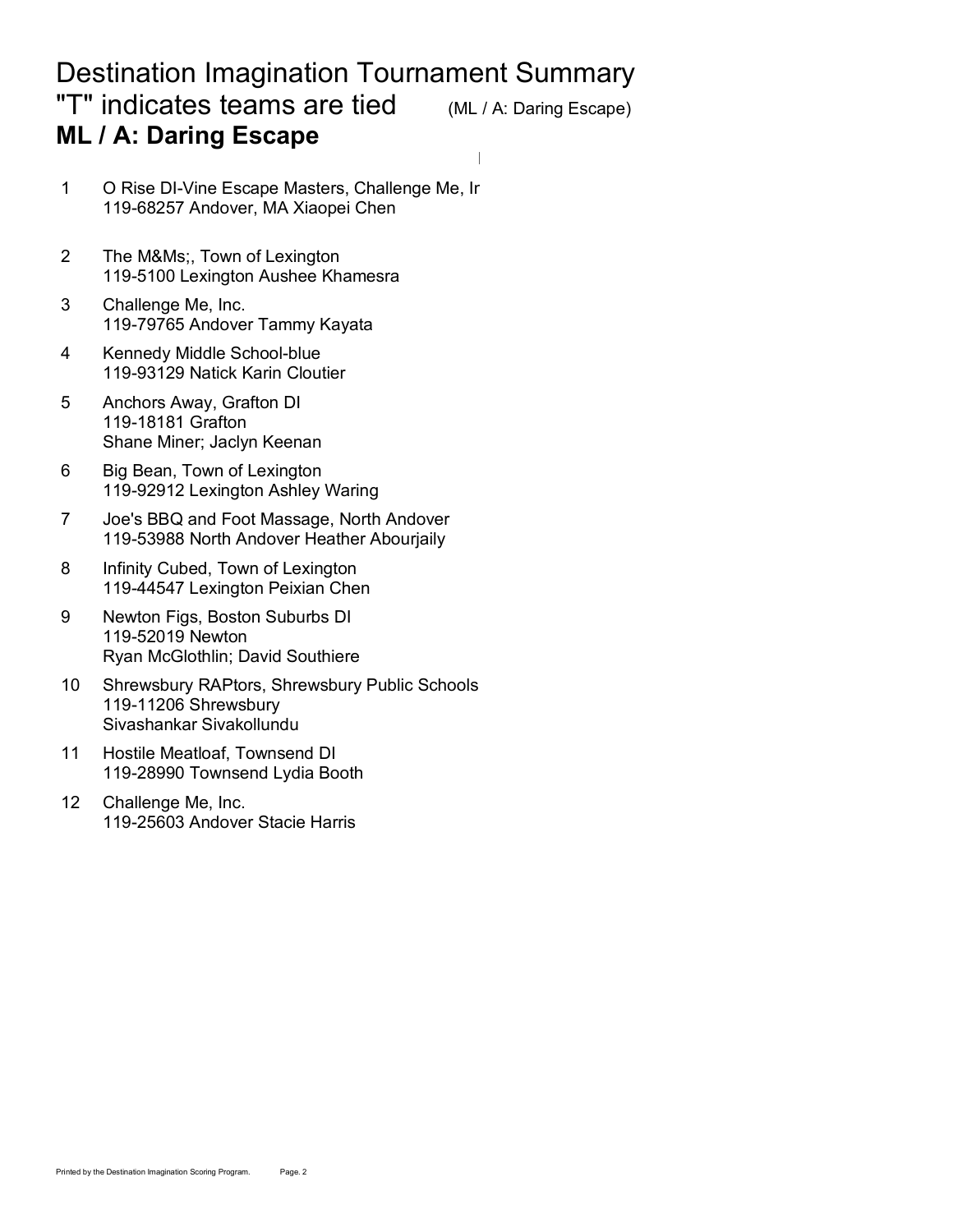# Destination Imagination Tournament Summary "T" indicates teams are tied  $(EL / B: Up Close)$ **EL / B: Up Close**

- 1 Hopkinton DI 119-41866 Hopkinton James Odierna
- 2 The Fantastic Five, Holliston DI 119-84148 Holliston Jennifer Donahue
- 3 Super Rainbow Wobniar Repus, Bedford MADI 119-27362 Bedford Mark Silver
- 4 Dale Street School 119-57110 Medfield Michelle Barrette

The Fast and the Curious, Dale Street School 119-45750 Medfield Madhurima Thevanathan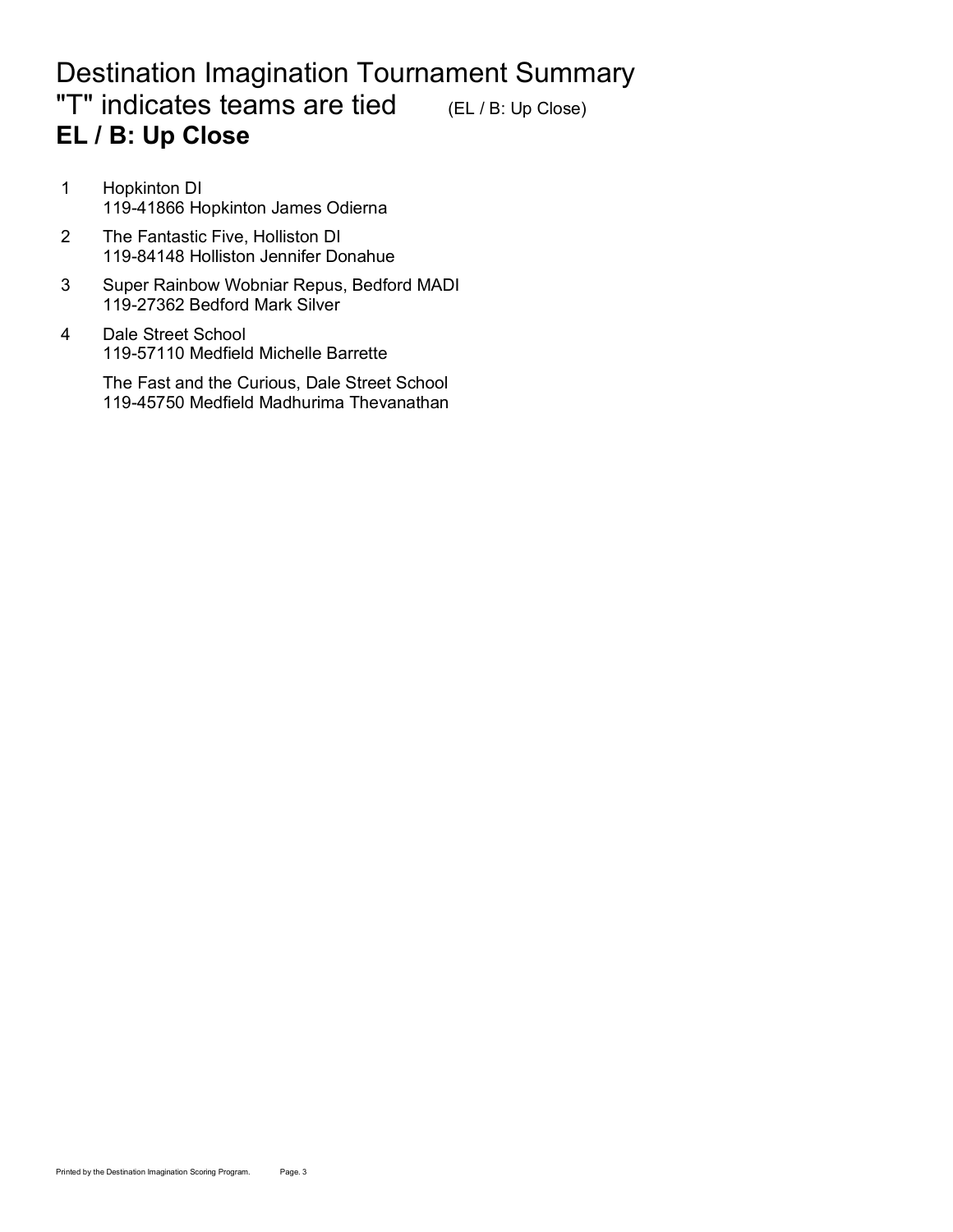# Destination Imagination Tournament Summary "T" indicates teams are tied  $(ML/B: Up Close)$ **ML / B: Up Close**

- 1 Itsy Bitsy, Groton Dunstable 119-38498 GROTON Deborah Kennedy
- 2 Stow DI 119-3210 Stow Daniel Warner
- 3 Kennedy Middle School-pink 119-91267 Natick Karin Cloutier
- 4 Ninja Pretzel Turbo Shots, Melrose DI 119-17666 Melrose Adam Garland; Eric Hebert
- 5 Fruit Snacks, Holliston DI 119-17941 Holliston Lisa Brown
- 6 Faziwactem, Bedford MADI 119-46628 Bedford Leah Walton
- 7 The Beatles, Holliston DI 119-48734 Holliston Sarah Ingoldsby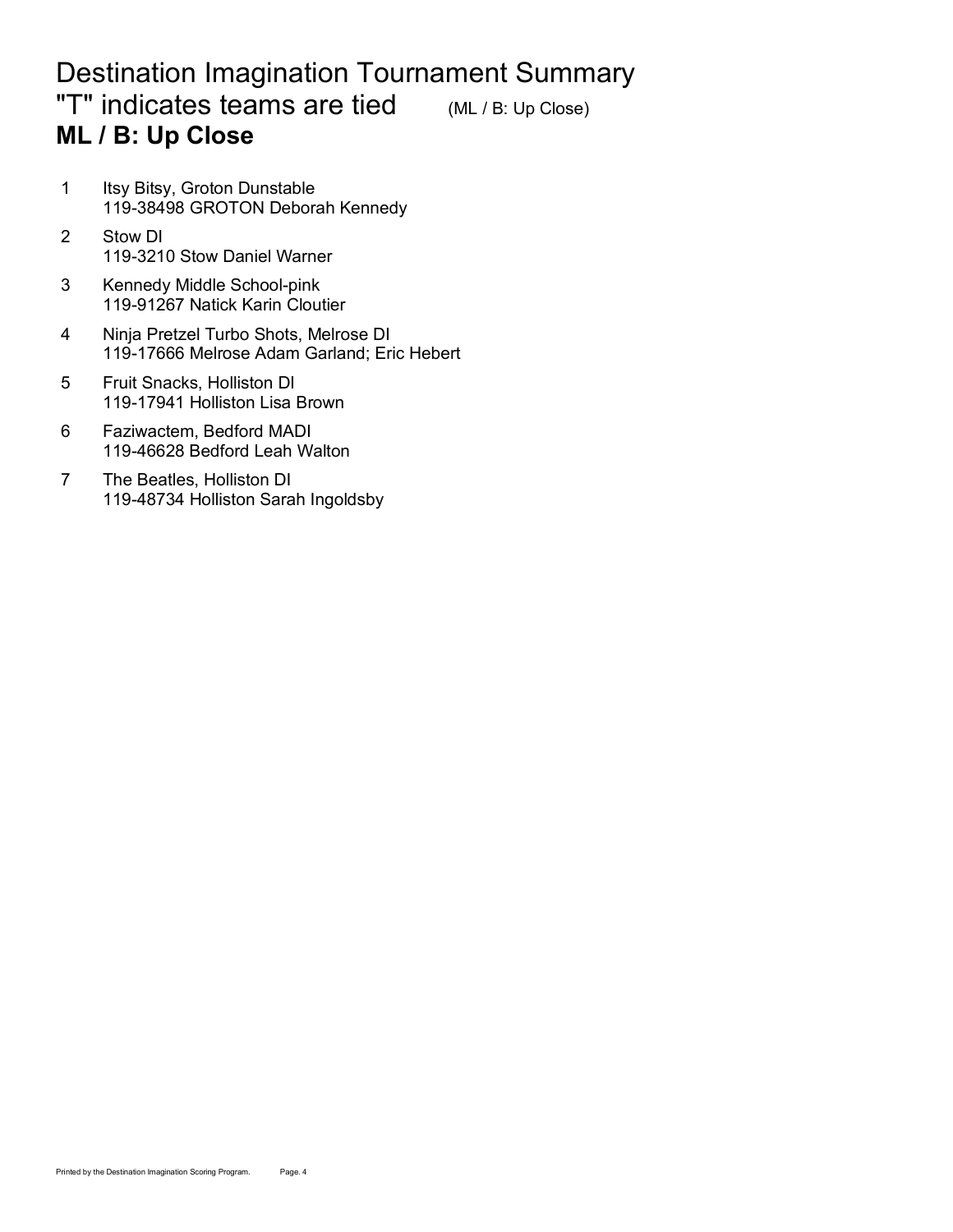# Destination Imagination Tournament Summary "T" indicates teams are tied (SL / B: Up Close) **SL / B: Up Close**

- 1 Soofy Gillies, Nashoba DI 119-80655 Stow Elizabeth Foley
- 2 Coal Chubbies, Townsend DI 119-10212 Townsend Kristen Erickson-Corn
- 3 Wayland Wolves, Wayland DI 119-35368 Wayland Scott Harris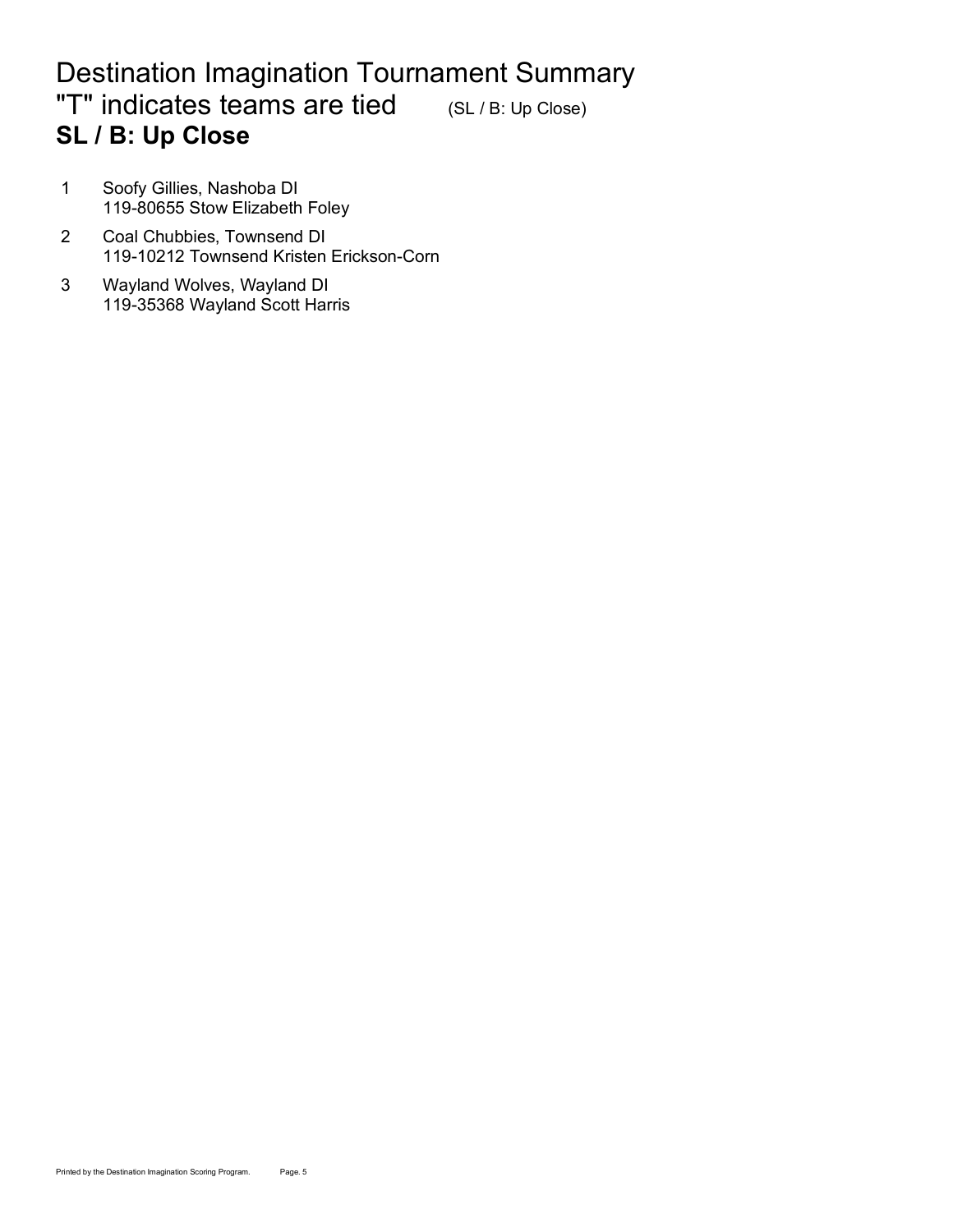#### Destination Imagination Tournament Summary "T" indicates teams are tied (EL / C: Tricky Tales) **EL / C: Tricky Tales**

- 1 Nothing Punny About It, Challenge Me, Inc. 119-69531 Andover Meghan Malone-Moses
- 1 Medfield DI 370.86 212.32 58.54 100.00 119-52143 Medfield Randal Kenworthy; Karyn Healey
- 2 Millis DI 119-48024 Millis Jessica Kepple; Christopher Randa
- 2 Riddlers, Challenge Me, Inc. 119-28255 Andover Ji Lim 0.00 121.22 25.44 67.13
- 3 Epstein Hillel School 119-90116 Marblehead Mindee Greenberg
- 3 DI Doorknobs, MetroWest D.I. 119-46710 Hudson Jenise Olynciw
- 4 Space Spies, Bedford DI 119-71709 Bedford amy smith; Gretchen Heid
- 5 Challenge Me, Inc. 119-25431 Andover kara dulin
- 6 Center Cyclones Fine Arts, Peabody Public Schools 119-65426 Peabody Michelle Eugenio
- 7 Team M.Y., Woburn DI 119-20175 Woburn Chris Jones; Alp Arslan
- 8 Bedford MADI 119-37819 Bedford Maureen Lally
- 9T Challenge Me, Inc. 119-59944 Andover Rohini Vishwanathan
- 9T The Pickle Dragons, Natick Public Schools 119-70133 Natick Himani Dandekar; Wei Li
- 10T Holliston DI 119-50845 Holliston Cathy Cummins; Jessye Smith
- 10T Trick Boyz, Peabody Public Schools 119-91047 Peabody Jeanie Garcia; Jacqueline Werner
- 11 Invincible Engineers, Bedford MADI 119-90738 Bedford Robert Keep; Anish Shah
- 12 A is for Ubove Average, Challenge Me, Inc. 119-69634 Andover Carina Becker
- 13 Fantastic Fourth Graders, North Andover Community Programs 119-12973 North Andover Sarah Ingersoll
- 14T Challenge Me, Inc. 119-87471 Andover Maureen Johnson
- 14T Bedford MADI 119-28481 Bedford Katherine Lister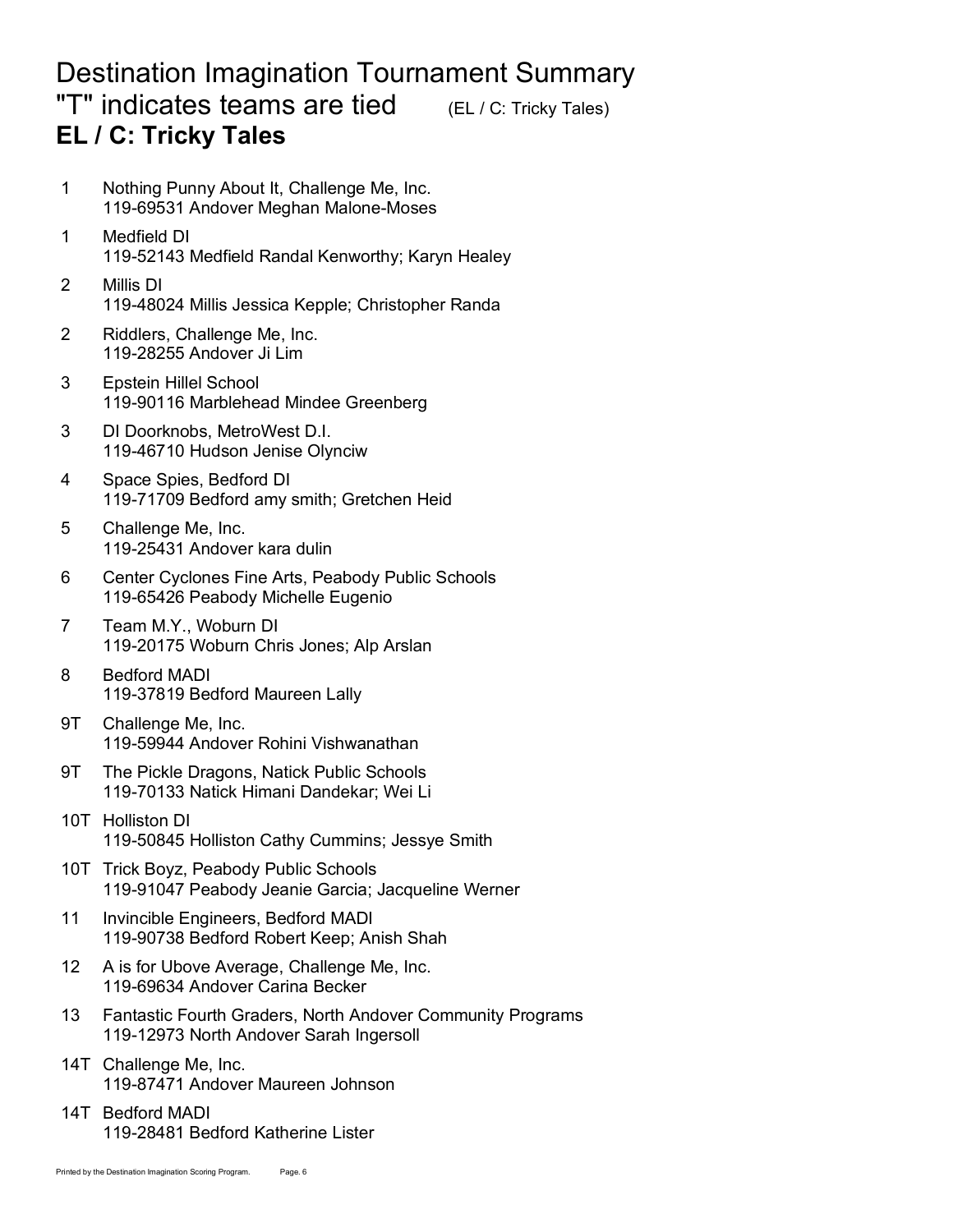# Destination Imagination Tournament Summary

# "T" indicates teams are tied (EL / C: Tricky Tales)

- 15 Dale Street School 119-47548 Medfield Maria Puglia; Christina Wolfstich
- 16 The Clever Club, North Andover Community Programs 119-56709 North Andover Angela Sateriale
- 17 Cool Cats, Bedford MADI 119-29235 Bedford Scott Boyd
- 18 The EHS Cool Kids, Epstein Hillel School 119-73332 Marblehead Jessica Cullen
- 19 Town of Lexington, School Department 119-25037 Lexington Chang Liu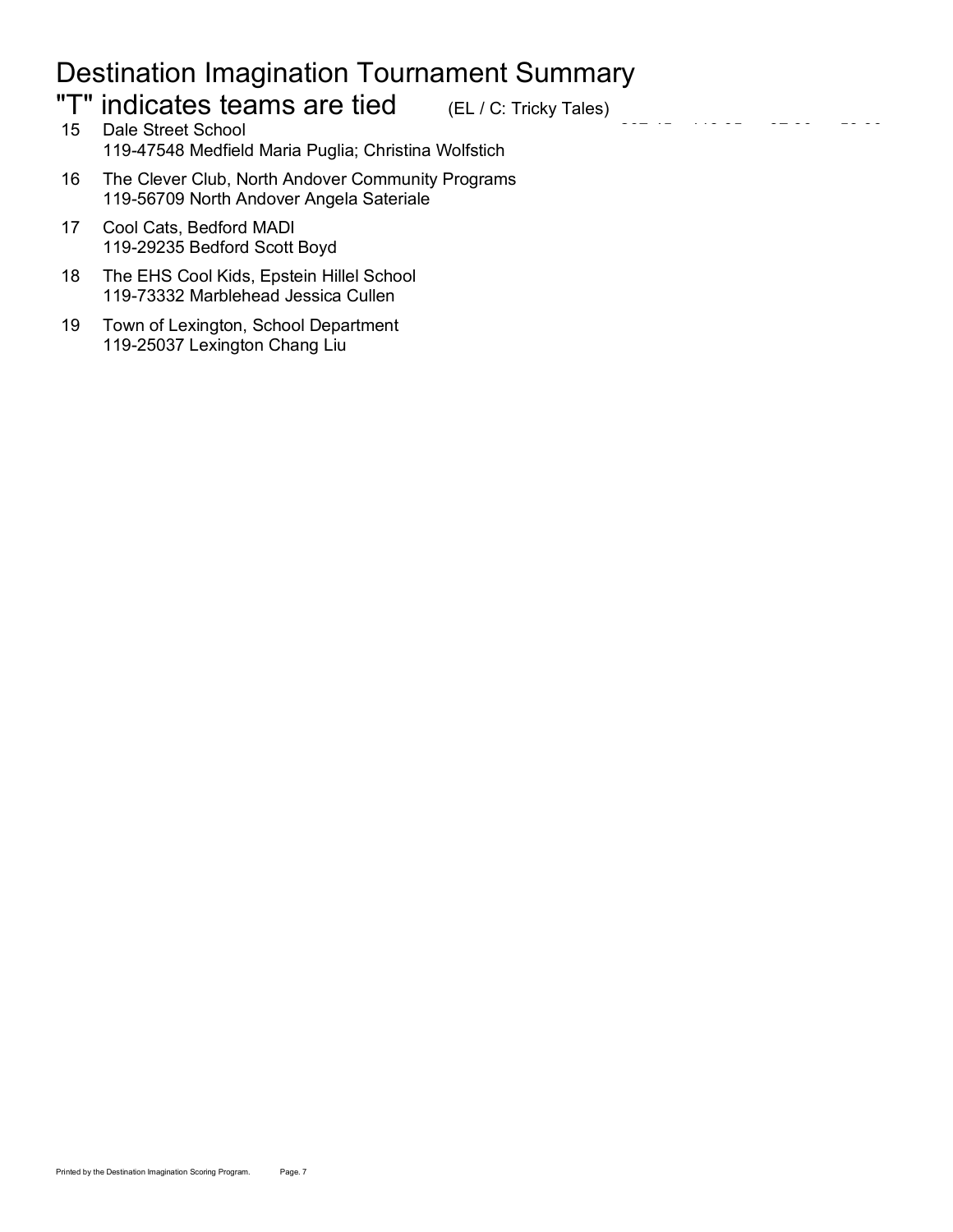#### Destination Imagination Tournament Summary **"T" indicates teams are tied** (ML / C: Tricky Tales) **ML / C: Tricky Tales**

- 1 The Shrooms, ABRSD Destination Imagination 119-86041 Boxborough Jennette Kollmann
- 1 Kennedy Middle School Green 119-62697 Natick Karin Cloutier
- 2 Game Changers, Sudbury DI 119-17418 Sudbury Kate Altman
- 2 the Hoplinks, Hopkinton DI 119-79273 Hopkinton Anne Vergnon
- 3 Slippery Grimmicks, Evans Homeschool 119-98423 Harvard Kerry Evans
- 3 Unicorn Squad, Millbury DI 119-23889 Millbury Cheryl Testagrossa
- 3 Fantastic Phoenixes 3.0, Bedford DI 119-1905 Bedford Chialin Kao.
- 4 Ducky, Challenge Me, Inc. 119-59457 Andover Michael Cox.
- 5 Bob and the Platypus Cows, Bedford MADI 119-86995 Bedford Holly Munsie
- 6 Almighty Llamacorns, Town of Lexington, School Department 119-7437 Lexington Rebecca Rapoport; Jasper Rosenberg
- 7 Big Bad Baluga Whales, Woburn DI 119-9351 Woburn Chris Jones; Alp Arslan
- 8 Definitely Donuts, Holliston DI 119-33407 Holliston Jennifer Donahue
- 9T ?disco?, Challenge Me, Inc. 119-46991 Andover Clancey Paul
- 9T The Cardboard Cutouts, Town of Lexington, School Department 119-17736 Lexington kate weinstein
- 10 Awesome Artists, Town of Lexington 119-40798 Lexington Paulomi Gudka
- 11 Hopedale Destination Imagination 119-97704 Hopedale Kate Poitras
- 12 Awesome Sauce Reboot, Melrose DI 119-49717 Melrose Isabel Sorice: Charlene Sanna
- 13 Solution Squad, Wayland Middle School 119-26641 Wayland Anne Lee; Vickie Lai
- 14 Baddies, Town of Lexington 119-9345 Lexington Fang Xia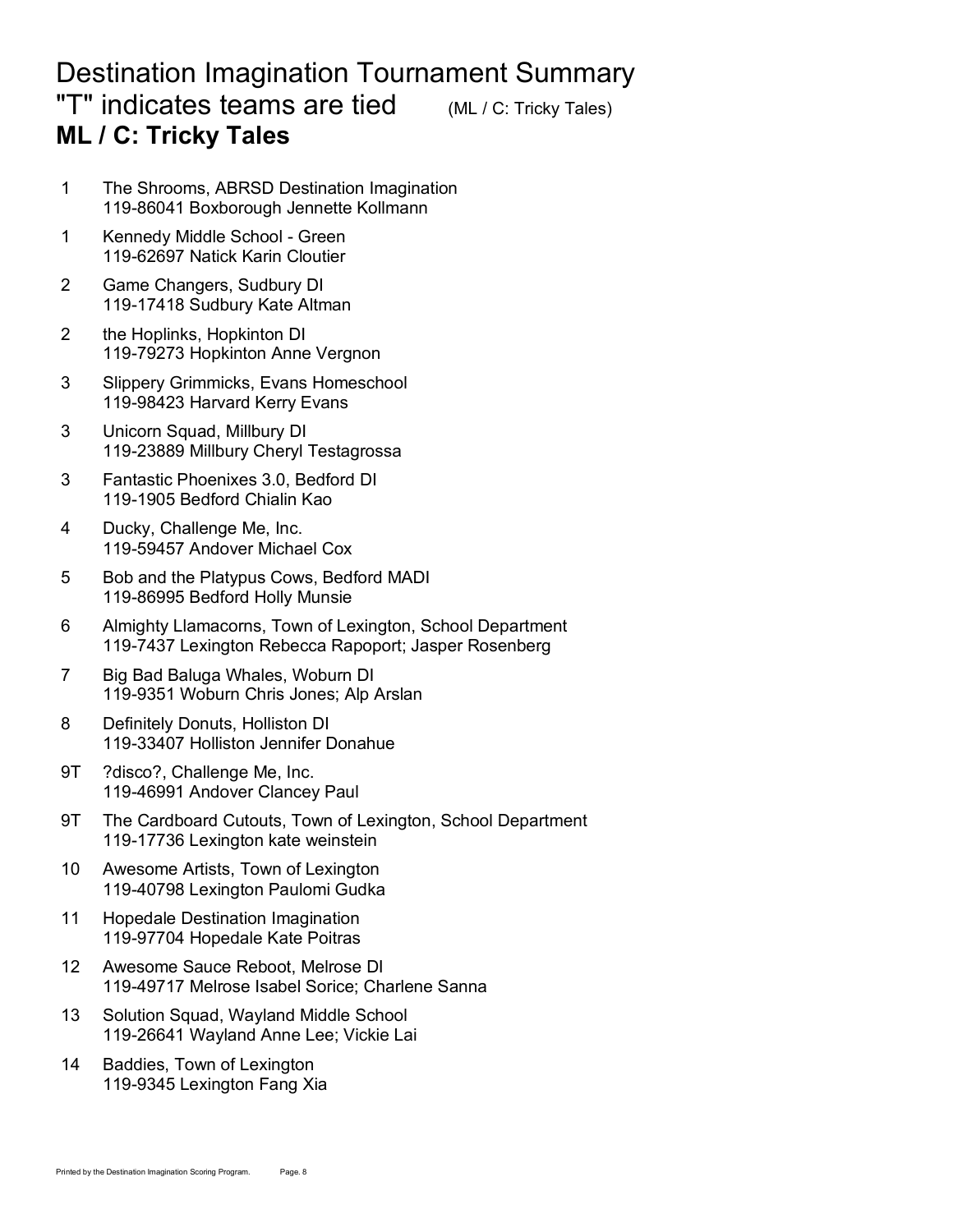#### Destination Imagination Tournament Summary **"T" indicates teams are tied** (SL / C: Tricky Tales) **SL / C: Tricky Tales**

- 1 Apollo 7, Groton Dunstable Independent 119-6453 Groton Krista Ingram
- 2 Hooligan Cardigan, Millis DI 119-83215 Millis Theresa Cassidy
- 3 Challenge Me, Inc. 119-65129 Andover Stephanie Clement
- 4 North Middlesex Schools 119-27387 Pepperell Tracy Moore
- 5T Worthless Grade A Suck Ups, Challenge Me, Inc. 119-30101 Andover Susanne Willert
- 5T The Skittleworms, Bedford MADI 119-76354 Bedford Jenn Cunningham
- 6 Grafton DI 268.11 123.72 46.65 97.74 46.65 97.74 46.72 46.72 46.74 46.74 46.74 47.74 47.74 47.74 47.74 47.74 119-89531 Grafton Becky Miner; Cathy Lazo
- 7 Procrastination Imagination, Groton Dunstable 119-87893 GROTON Deborah Kennedy
- 8T Jazzs Pirates, Holliston DI 119-83267 Holliston Lisa Brown
- 8T North Middlesex Schools 119-4030 Pepperell Joanne Ellison-Taylor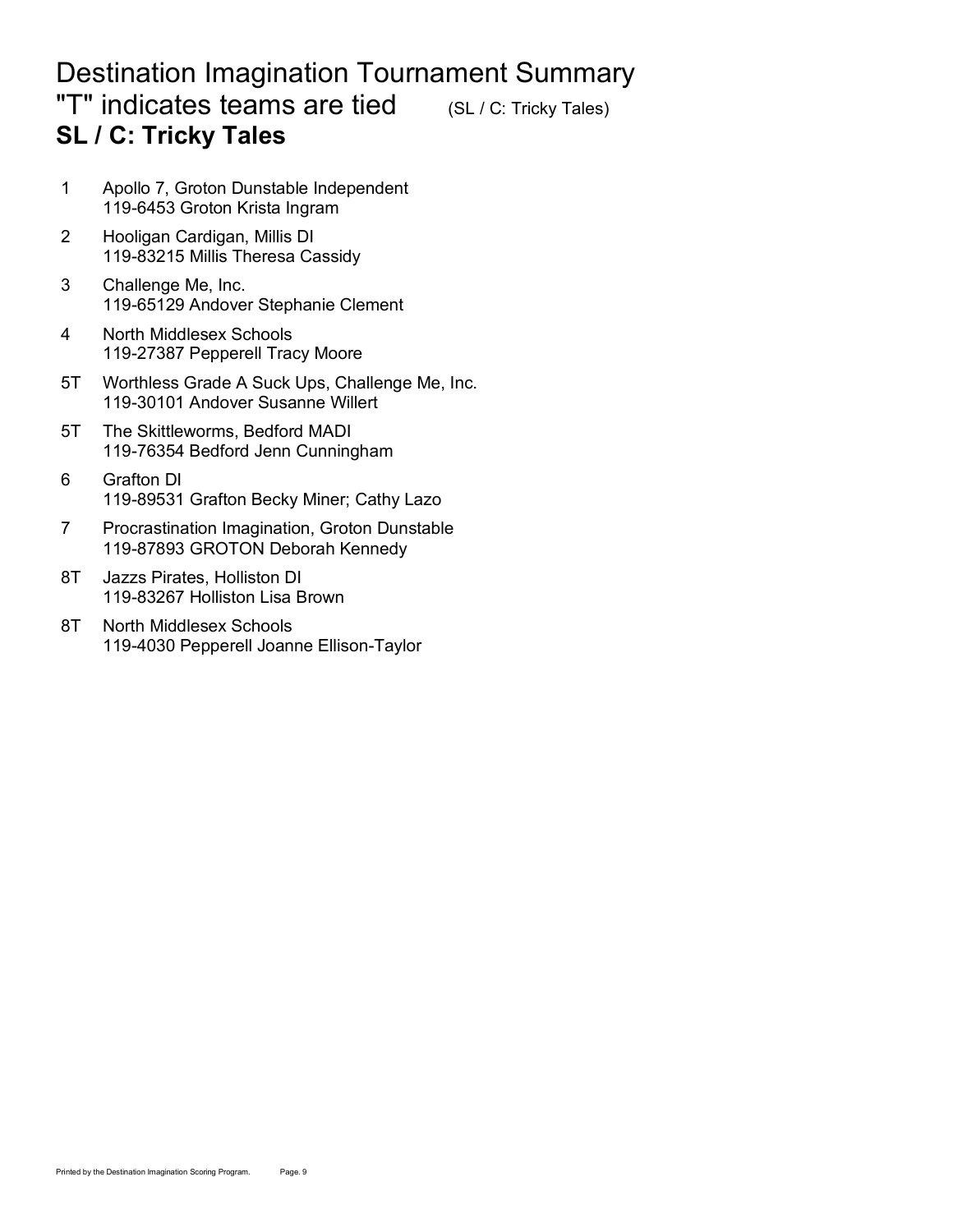# Destination Imagination Tournament Summary "T" indicates teams are tied (EL / D: Festival Frenzy) **EL / D: Festival Frenzy**

- 1 Holliston DI 400.000 300.000 300.000 300.000 300.000 300.000 300.000 300.000 300.000 300.000 300.000 300.000 119-67019 Holliston Julianne Hurd
- 2 The Challengers, Holliston DI 119-86287 Holliston Kelly McDaniel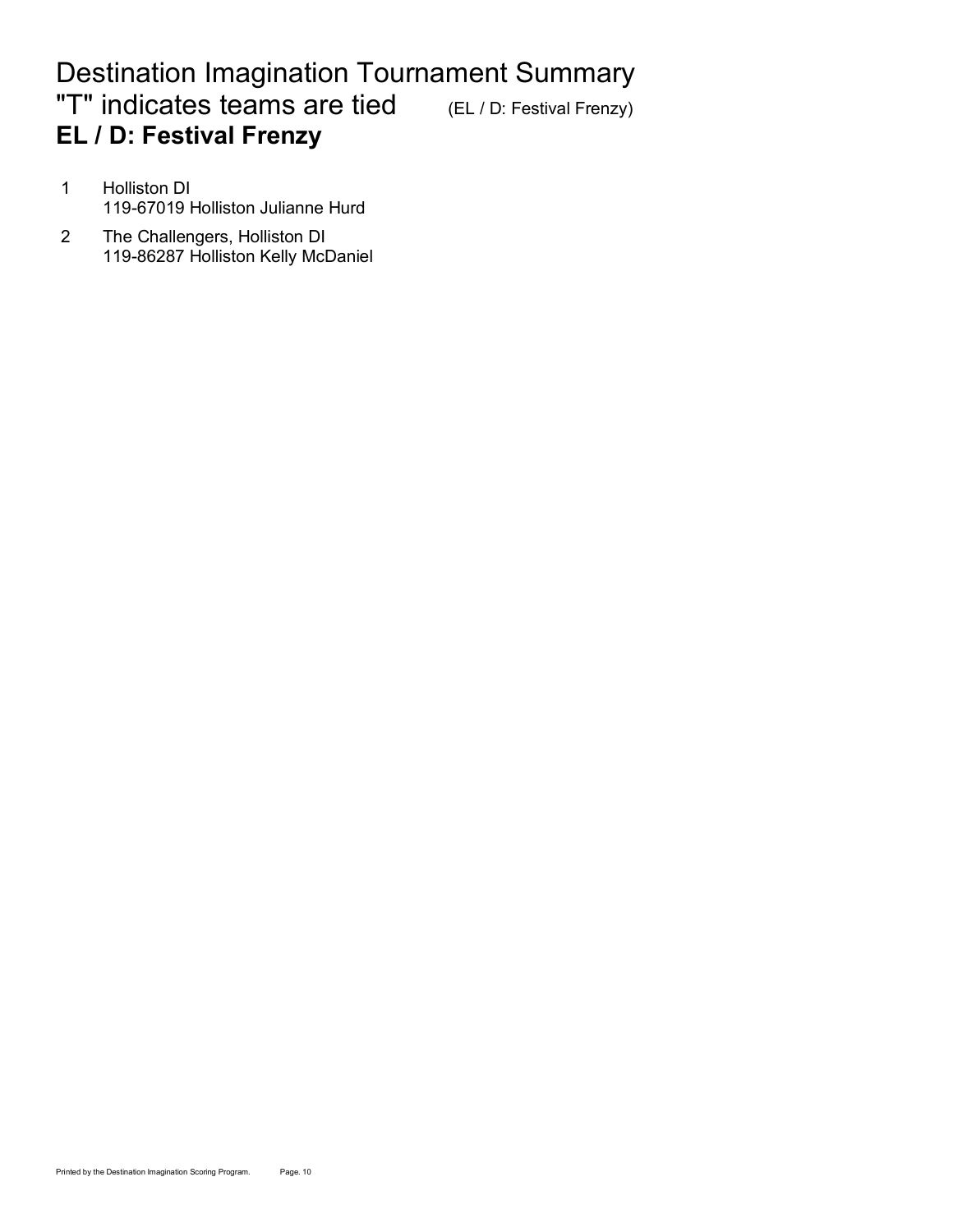# Destination Imagination Tournament Summary "T" indicates teams are tied (ML / D: Festival Frenzy) **ML / D: Festival Frenzy**

- 1 Laughluster Snicklemakers, Westford Holway DI 119-24524 Westford Jodie Holway; Hal Holway
- 2 Mischief Marshmallows, Holliston DI 119-77137 Holliston Karen Peabody
- 3 Hopkinton DI 119-69109 Hopkinton Chris Benning
- 4 Challenge Me, Inc. 119-5174 Andover Maureen Johnson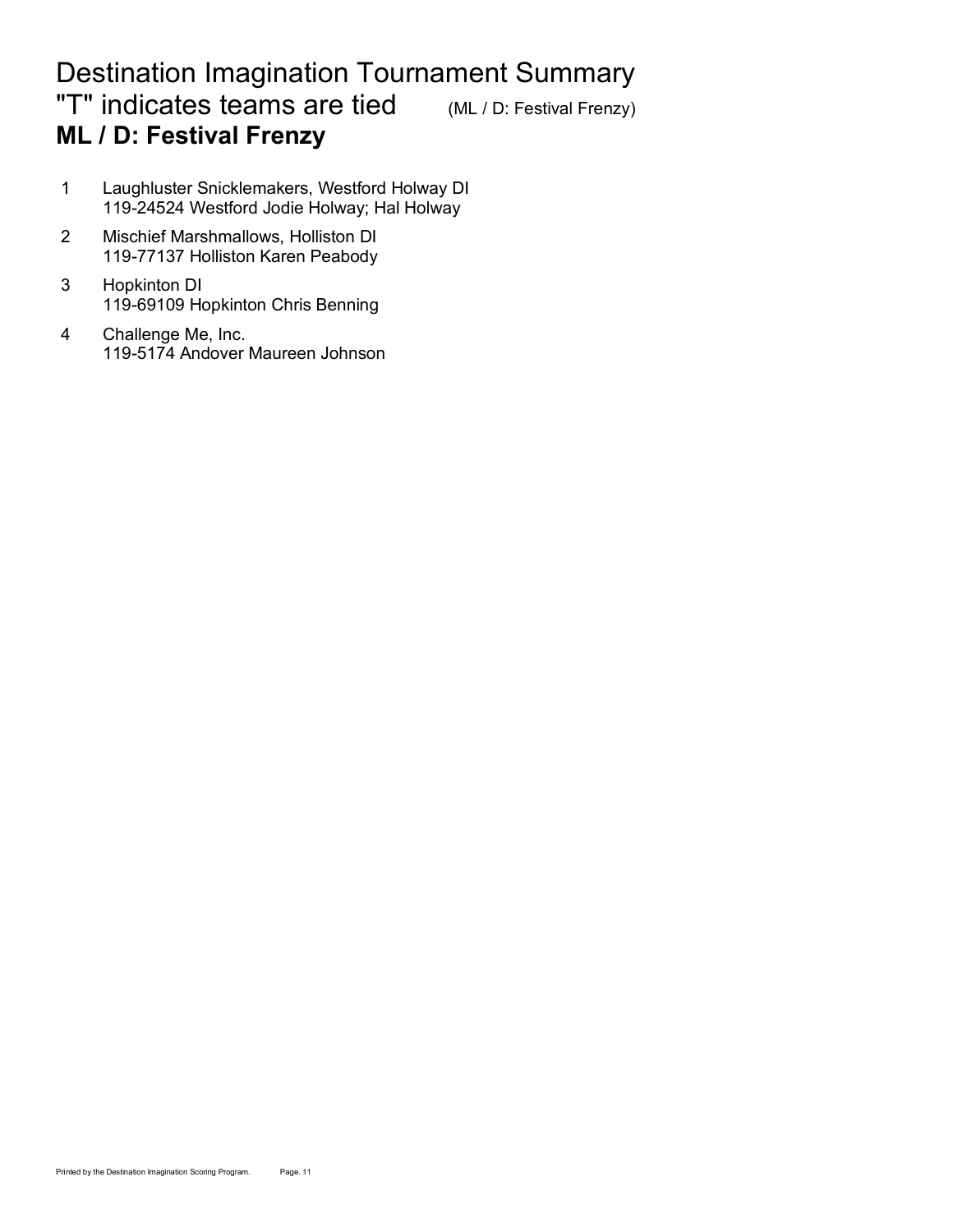### Destination Imagination Tournament Summary "T" indicates teams are tied (SL / D: Festival Frenzy) **SL / D: Festival Frenzy**

- 1 Unknown, MA DI 119-66943 Wrentham Kathy Hepburn
- 2 Blue Mustaches, Dover Sherborn DI 119-47516 Sherborn Katharyn Meredith Atkins
- 3 The Cod Squad, Holliston DI 119-51351 Holliston kerri caruso
- 4 Holliston DI 119-47185 Holliston Julianne Hurd
- 5 Lincoln-Sudbury High School, Lincoln Sudbury High School 119-21695 Sudbury Maria Balian
- 6 Susie Hates Salmon, Melrose DI 119-17662 Melrose Jennifer Leclerc; Leslie Steiner
- 7 The Wholesome Foursome, Lynnfield DI 119-99457 Lynnfield Maria Donovan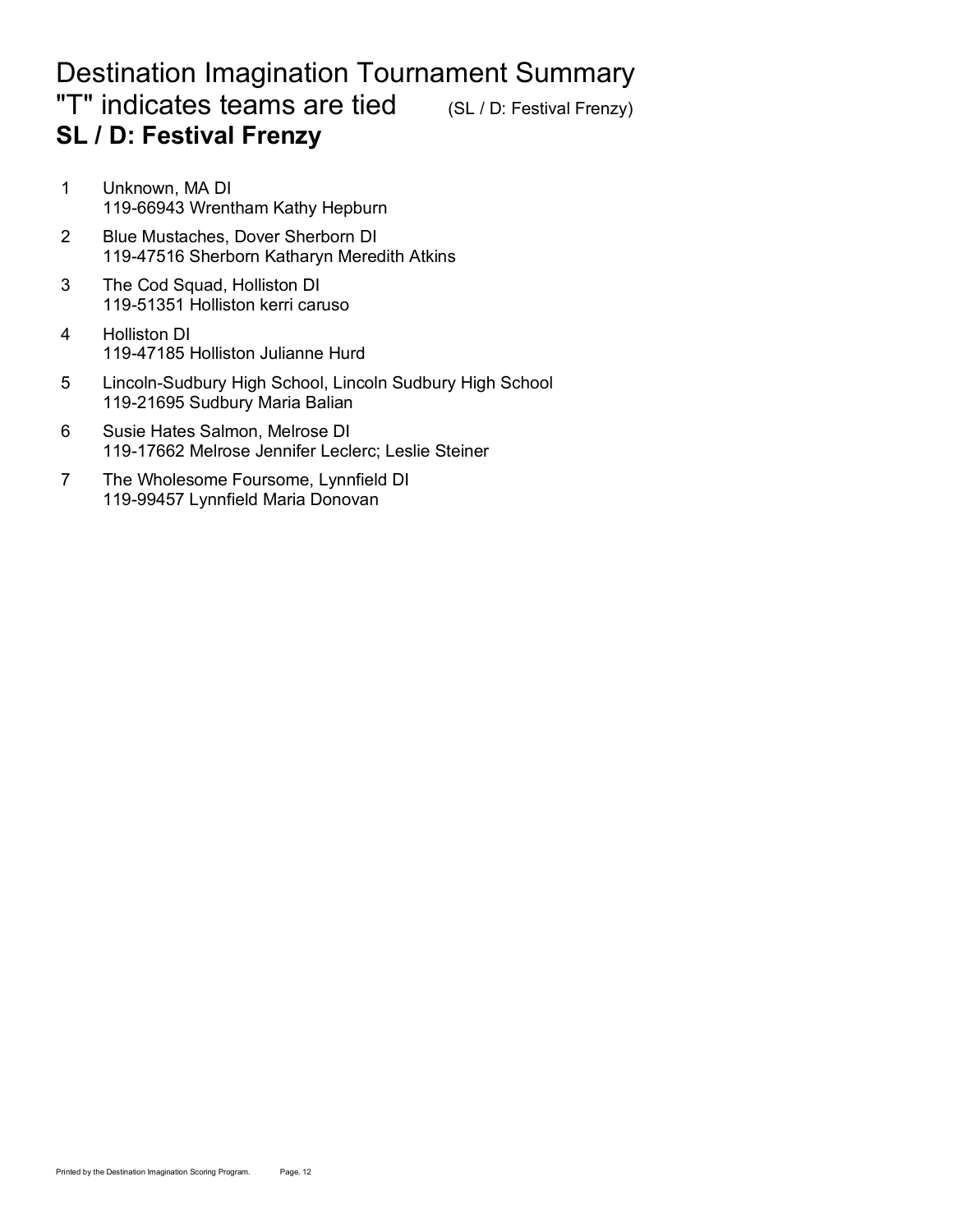#### Destination Imagination Tournament Summary "T" indicates teams are tied  $(EL / E: R$ oll With It) **EL / E: Roll With It**

Deduct RwWHRRwBonusRwStoryRwObject RwTCE RwInst

- 1 Engineering Geniuses, Challenge Me, In 119-71369 Andover Jing Lu
- 1 Dolphin Girls, Hopkinton DI 119-42004 Hopkinton Chris Benning
- 2 Galaxy Stars, Hopkinton DI 119-5642 Hopkinton Venkatesh Patil
- 2 DI Gamers, Wheelock Elementary 119-45809 Medfield Lauren Bergiel; Beth Peters
- 3 DI Samurai, Town of Lexington, School D 119-71380 Lexington Ethan Settembre
- 3 The Star Streakers, Bedford MADI 119-17583 Bedford Anne Caron
- 4 Town of Lexington, School Department 119-74897 Lexington Kiranmai Arava
- 5 The Awesome Imaginative Lions, The Ad 119-26607 Boston Sophie mclaughlin
- 6 Medfield DI 119-67807 Medfield Ben Taylor; Mara Ziegler
- 7 Calculator Engineers, Town of Lexington 119-27163 Lexington Lin Yuan
- 8 Dark Matter, Town of Lexington 119-86229 Lexington Jin Ci Tan
- 9 BridgeLexplorers, Madikids 119-93700 LEXINGTON **GAUTAM NAIK**
- 10 Tidal Waves, Shrewsbury Public Schools 119-74761 Shrewsbury Gayathri Sundar
- 11 Chelmsford Schools DI 119-42547 CHELMSFORD Kate Ingles
- 12 Fabulous Four Fristers, Melrose DI 119-77039 Melrose Martin Rees; Lisa Kostur
- 13 Challenge Me, Inc. 119-8253 Andover Stephanie Barry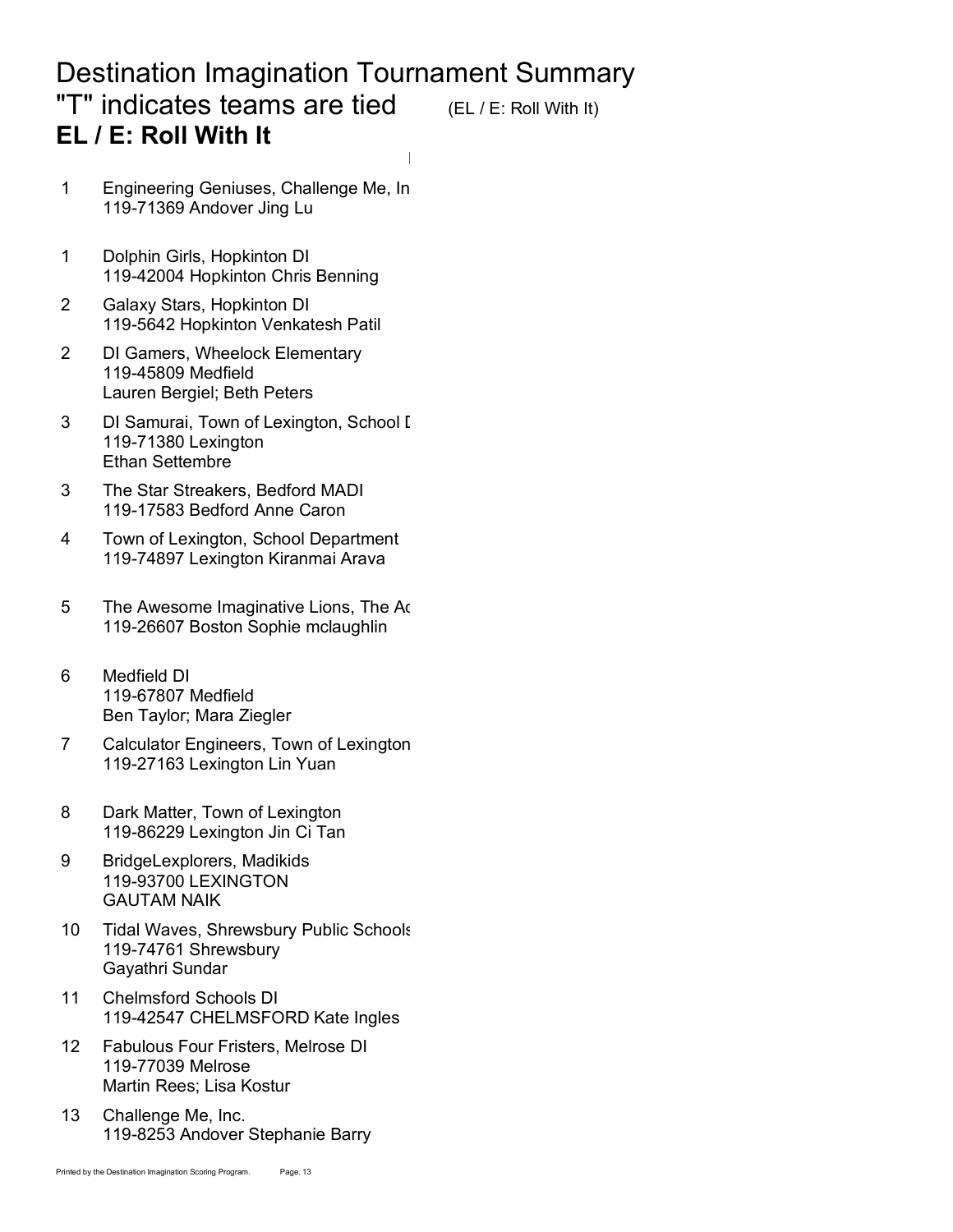# Destination Imagination Tournament Summary

# "T" indicates teams are tied (EL / E: Roll With It)

14 The Seven Musketeers, North Andover Community Programs 119-90003 North Andover Danielle Hersey

15 Mastermind Peacocks, Town of Lexington 119-63610 Lexington Qiaomei Lin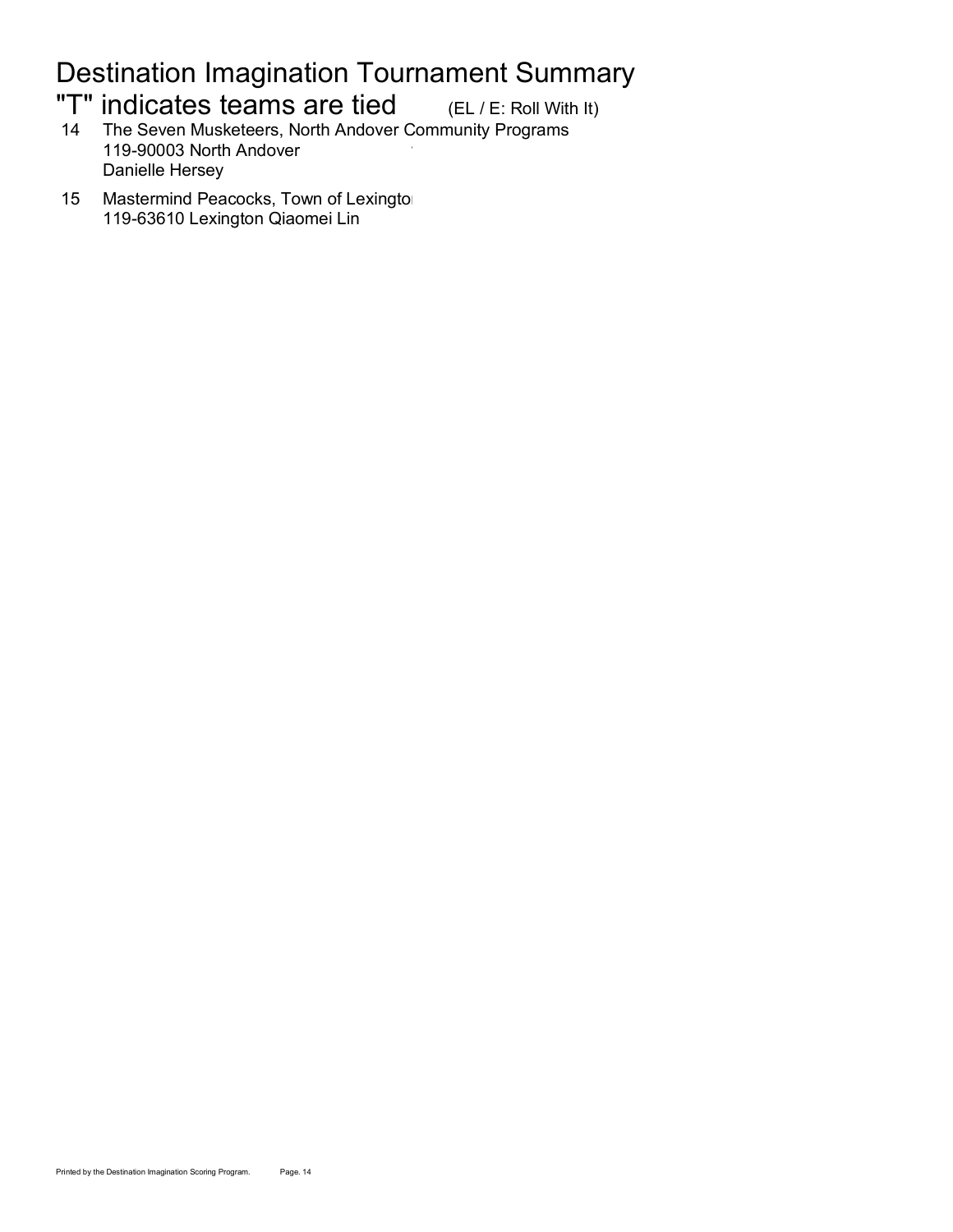# Destination Imagination Tournament Summary "T" indicates teams are tied (ML / E: Roll With It) **ML / E: Roll With It**

Deduct RwWHRRwBonusRwStoryRwObject RwTCE RwInst

23.63<br>232.633.431 4.000 25.31 4.000 25.31 4.000 35.31 4.000 35.31 4.000 35.31 4.000 35.31 4.000 35.31 4.000 35.31 4

- 1 The French Fry Fridays, Bedford MADI 119-99119 Bedford Jenn Cunningham
- 2 Craftineers, Town of Lexington, School D 119-71895 Lexington yun han
- 3 The Quantanauts, Shrewsbury Public Sc 119-86207 Shrewsbury Margaret Trombley
- 4 The Skeleton Horsemen, Boston Suburbs 119-95615 Newton Mindy Gomes Casse
- 5 Team Gorilla, Ashburnham Westminster 119-46442 Westminster Jennifer Ryan
- 6 North Attleboro Middle School 119-79339 North Attleboro Wayne Griffin
- 7T Hopkinton DI 119-23343 Hopkinton Rita Paparazzo
- 7T The EHS JARZ, Epstein Hillel School 119-28863 Marblehead Lea Winkler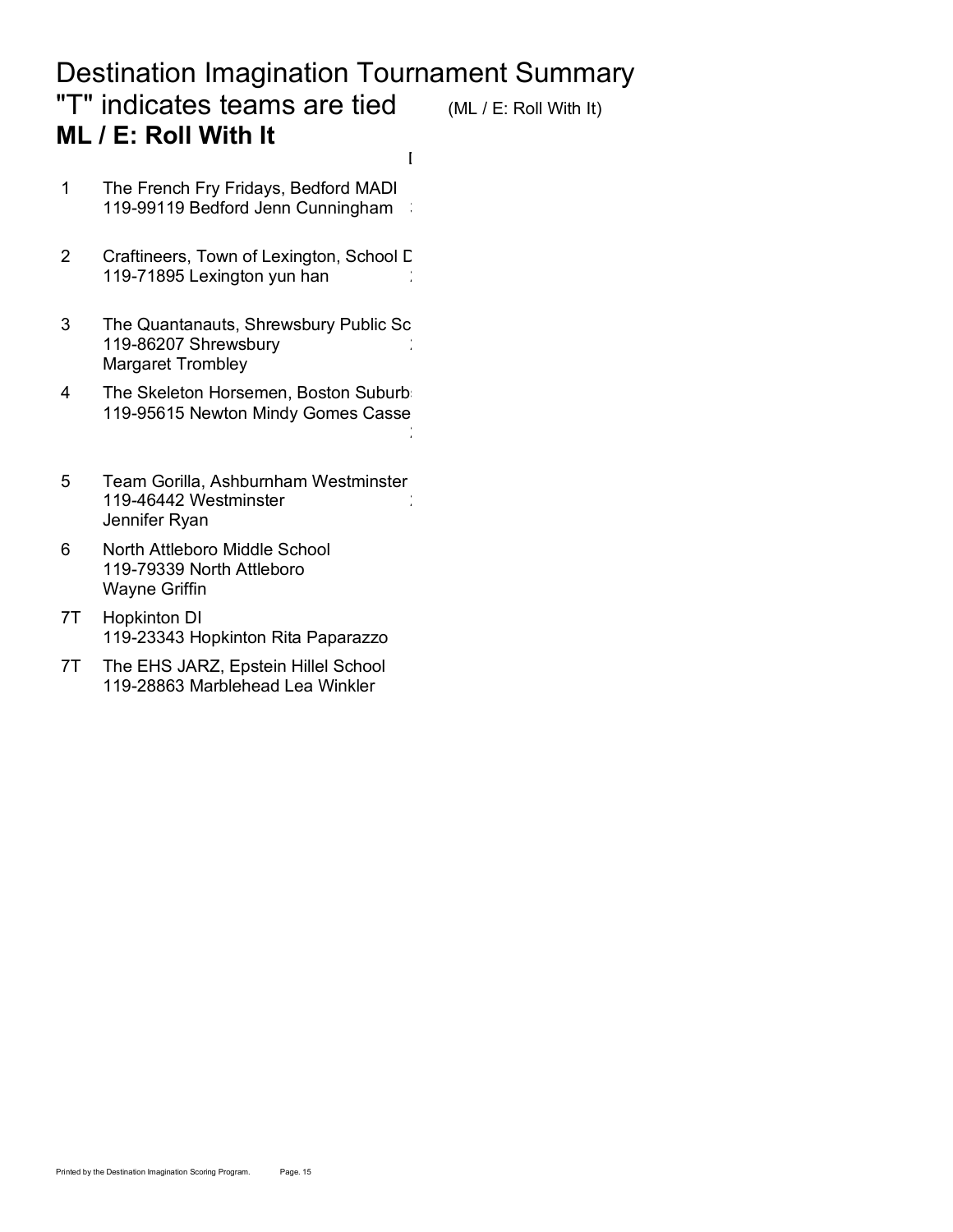#### Destination Imagination Tournament Summary "T" indicates teams are tied (SL / E: Roll With It) **SL / E: Roll With It** Deduct RwWHRRwBonusRwStoryRwObject RwTCE RwInst

- 1 Far From The Box, Salem Academy Cha 119-82928 Salem Kelly Porter; Elizabeth Beaver
- 2 Beverly High School 119-15652 Beverly Suzanne Beaudoin
- 3 TorB, Townsend DI 119-70494 Townsend Lydia Booth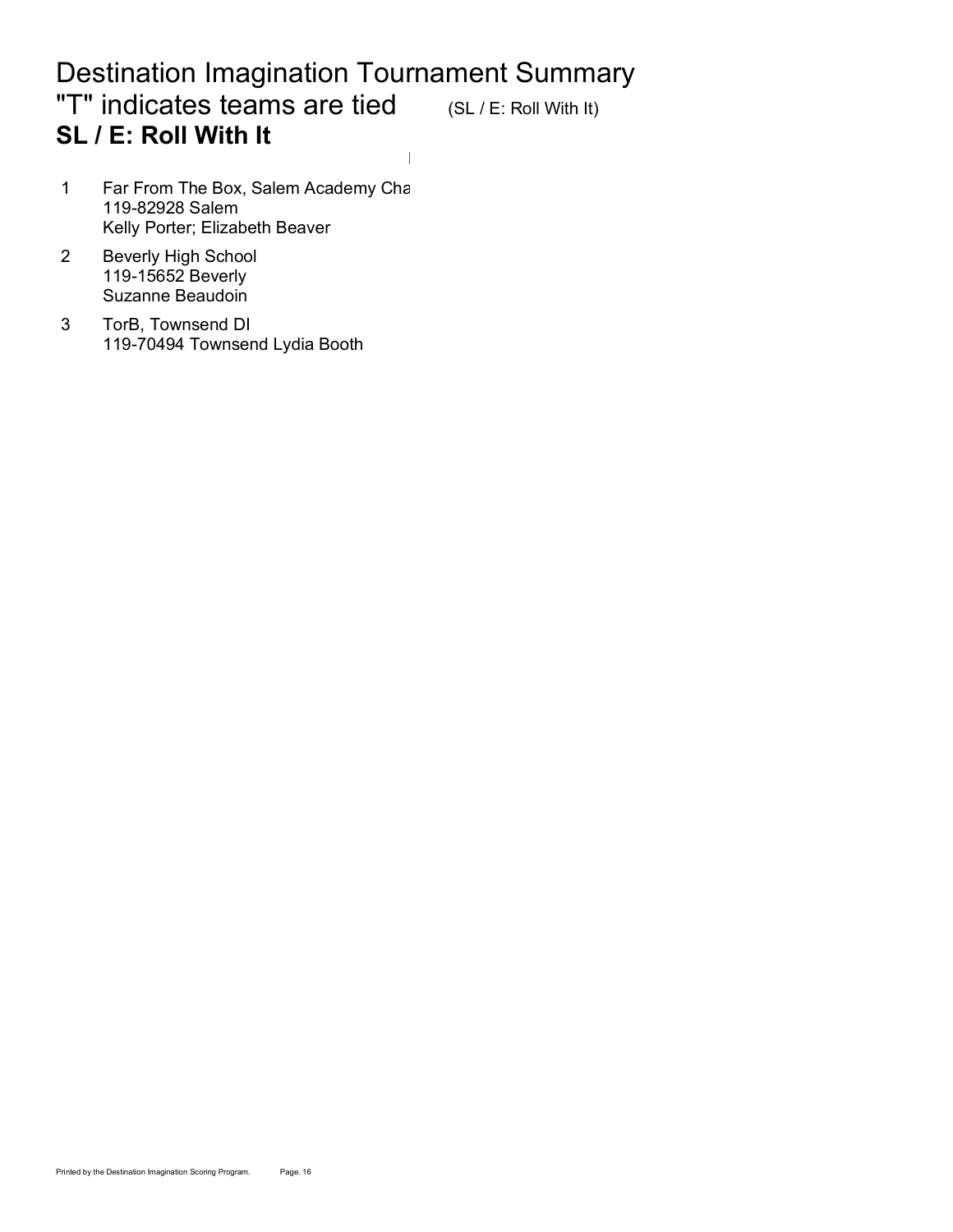# Destination Imagination Tournament Summary "T" indicates teams are tied (EL / pO: For The Future) **EL / PO: For The Future**

- 1 Candy Makers, Peabody Public Schools 119-21029 Peabody Melissa McRobbie
- 2 Center Cyclones Project Outreach, Peabody Public Schools 119-745 Peabody Michelle Eugenio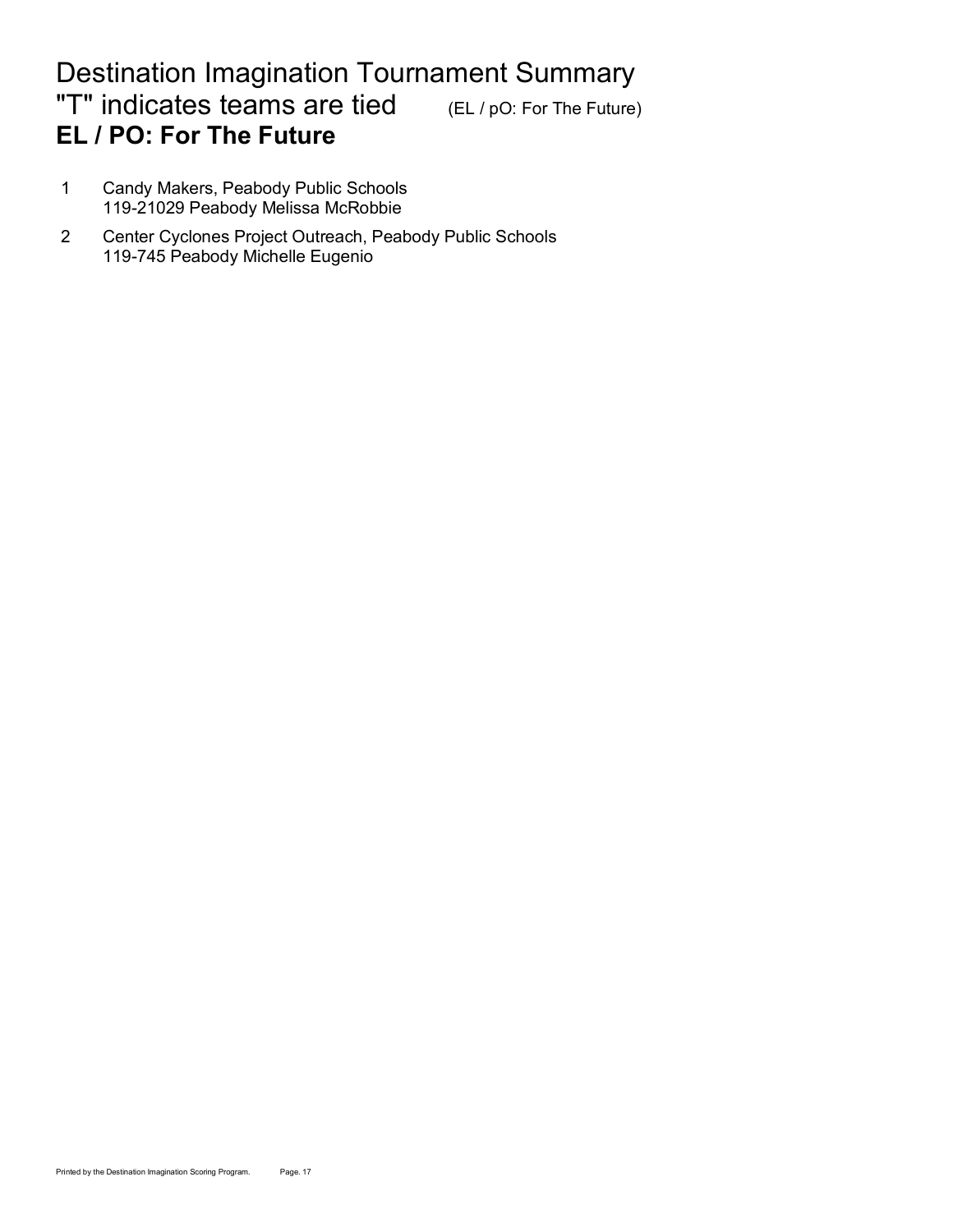#### Destination Imagination Tournament Summary "T" indicates teams are tied (ML / pO: For The Future) **ML / PO: For The Future**

- 1 Medfield DI 378.66 218.66 218.66 218.66 218.66 218.66 218.66 218.66 218.66 218.66 218.66 218.66 218.66 218.6 119-14499 Medfield Randal Kenworthy; Mike Crocker
- 2 Design Thinkory of Bellingham 119-35136 Bellingham Joan Ormberg; Shawn Harris; Jonathan Weismoore
- 3 Kennedy Middle School Orange 119-55644 Natick Karin Cloutier